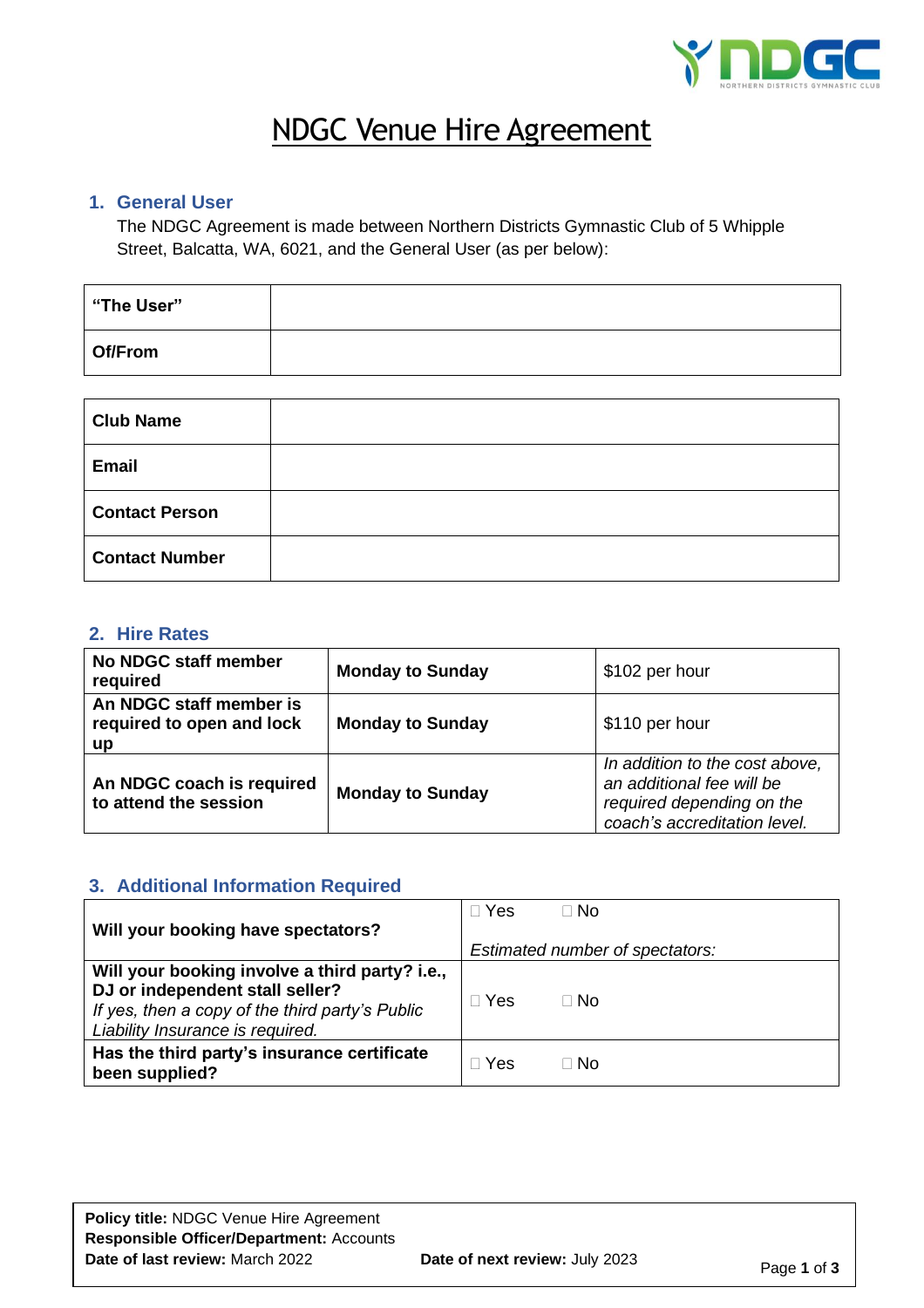

#### **4. Booking Hours**

|                              | <b>Booking Date(s)</b> | <b>Booking Time(s)</b> | <b>Total Hours</b> |
|------------------------------|------------------------|------------------------|--------------------|
| <b>Monday</b>                |                        |                        |                    |
| <b>Tuesday</b>               |                        |                        |                    |
| Wednesday                    |                        |                        |                    |
| <b>Thursday</b>              |                        |                        |                    |
| <b>Friday</b>                |                        |                        |                    |
| <b>Saturday</b>              |                        |                        |                    |
| <b>Sunday</b>                |                        |                        |                    |
| <b>Total Booked Hours</b>    |                        |                        |                    |
| <b>Final Cost (incl GST)</b> |                        |                        |                    |

#### **5. Personnel**

| Number of athletes attending                |                         |
|---------------------------------------------|-------------------------|
| Number of coaches attending                 |                         |
| Are the coaches accredited through GA?      | $\Box$ Yes<br>$\Box$ No |
| If yes, what level?                         |                         |
| If no, do you need us to provide you with a | $\Box$ Yes<br>$\Box$ No |
| coach?                                      | How many?               |

# **6. Payment and Cancellation**

- Please complete all necessary details of this form and email your request to [penny@ndgc.org.au](mailto:penny@ndgc.org.au) for processing.
- If cancellation is less than 24 hours' notice, a 20% cancellation fee will apply.
- Full payment is required 7 days' prior to hire.